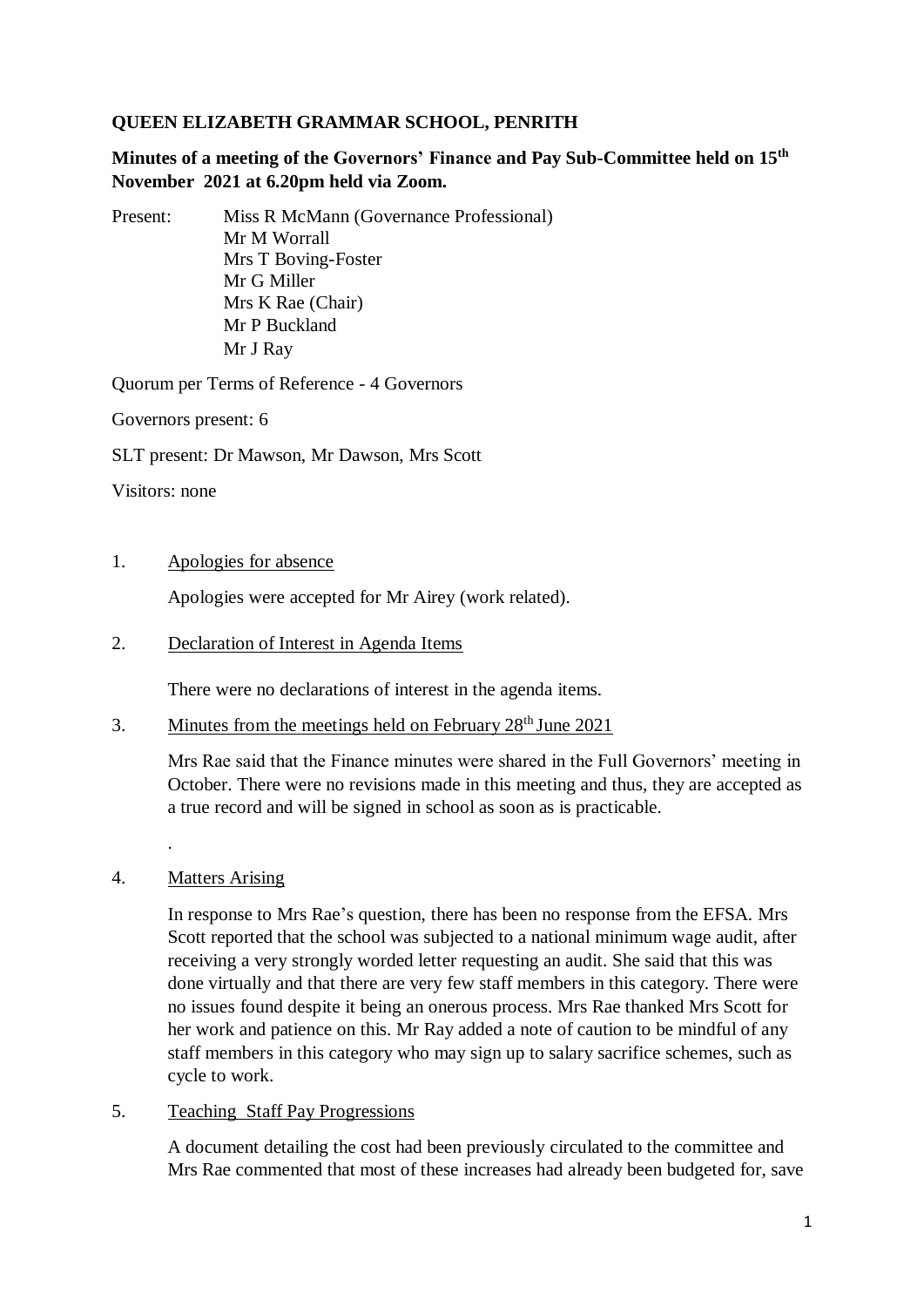for a slight difference. Mrs Boving-Foster reported that herself, Mr Worrall and Mr Miller had attended a meeting where they had looked over a number of anonymised appraisals with Mr Dawson. Due to DfE guidance and the impact of Covid, it is very difficult to deny any pay progressions this year but she was pleased to report that they had found this to be a relatively robust process with good examples shown. Mr Worrall added that he has been to schools who have not undertaken the appraisal process and it was commendable that QEGS had stuck with it, despite the circumstances. Mr Buckland wished to note his thanks to Mr Dawson for all his hard work.

# **A vote was taken and the committee unanimously agreed to adopt the pay increases.**

### 6. Management Accounts to  $31<sup>st</sup>$  August 2021

Mrs Scott said that the school had been fortunate to receive Covid money and the fact that they were prudent with this by managing all the testing in school, has reflected well in the accounts. Mrs Scott was pleased to report a surplus of £65,000 although in the statutory accounts this is £97,000. This is owing to the fact that the snack bar and decking expenditure has been moved into the fixed assets to depreciate over a ten year period. It was originally put through the Management Accounts to enable Mrs Scott to keep a close track of expenditure

There were no questions or comments.

#### 7. Bank Accounts and Cash Flow

Mrs Scott reported that the biggest change was removing most of the money from the InvestTech account and moving it into the Penrith Building Society. There is still more than the recommended amount in the HSBC account but given the profile of this bank, there is deemed to be minimal risk. Additionally, the NatWest account is not covered by the protection scheme but again there is minimal risk.

# **The Governors unanimously agreed that they have reviewed and are happy with the amounts held in each account.**

#### 8. Maintenance Report

Mrs Scott had circulated a report prior to the meeting. She added that the decision has been taken to close the school over Christmas to give all staff a break, which is truly deserved.

Mrs Boving-Foster asked for an update around the protection for the new snack bar. Mrs Scott answered that this is still a work in progress. Suppliers have been contacted for ideas of what could be put up to protect the snack bar but prices are between £68,000 and £73,000 so more work is to be done here. Work has been done on the